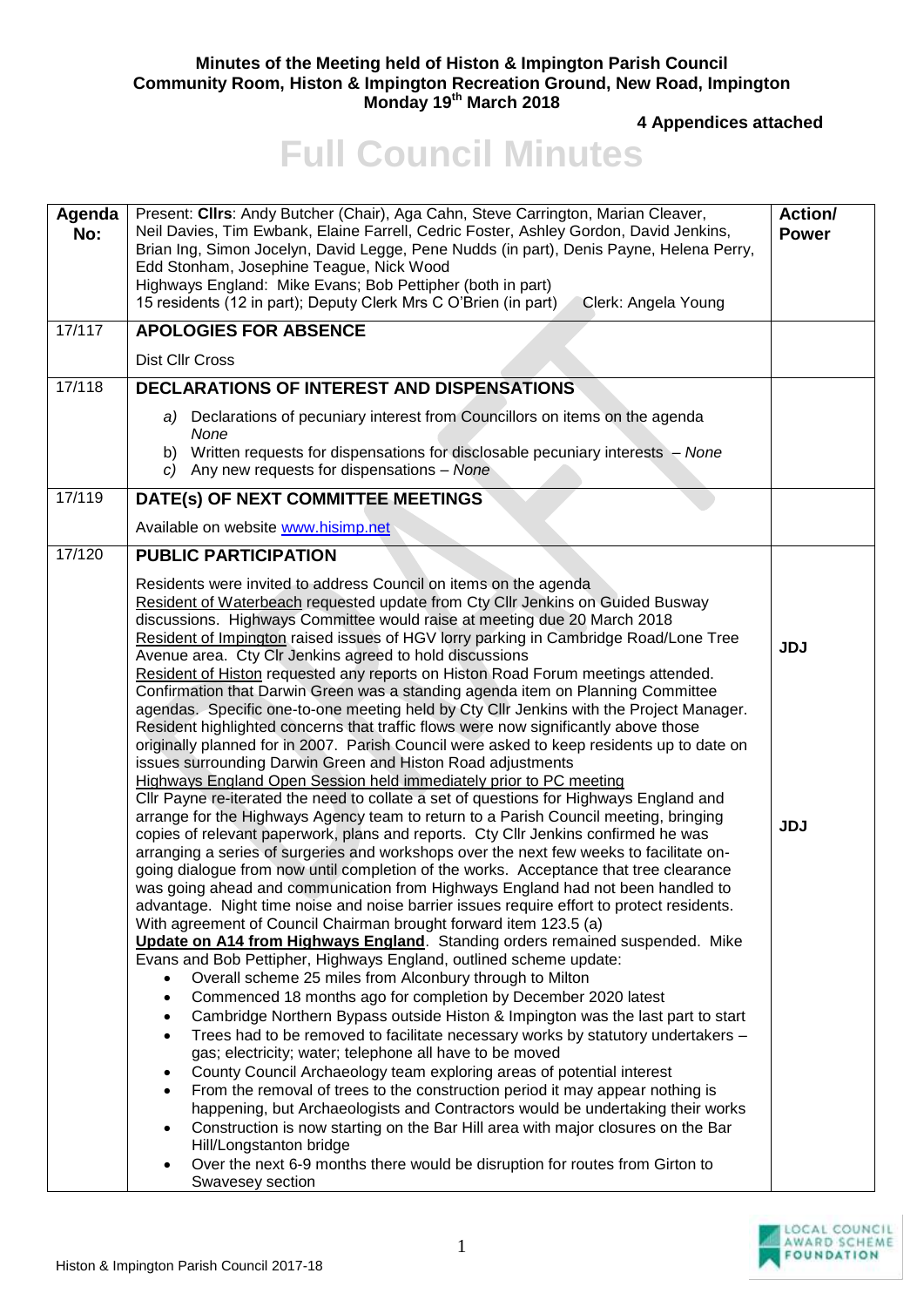| What was the protection for nesting birds? Trees had been removed prior to nesting<br>season<br>What is programme for Histon & Impington area and when would maximum "pain"<br>period occur? Bob Pettipher will provide the programme details to the Parish Council.<br>Night time work on the central reservation would happen in the first instance. Bulk of other<br>work commencing Spring 2019<br>How will the Bar Hill 7 day bridge closure expected from 3 April be managed? Traffic<br>out of Bar Hill will need to go to Swavesey and back. Some concern over any resulting<br>impact on surrounding villages, including Histon & Impington noted<br>Will cycle and pedestrian provision at the B1049 flyover be retained? Yes, plans will<br>be provided to the Parish Council. Works at Orchard Park also covered by a Joint Works<br>Group include some facilities to support the scheme<br>Can we get information on overnight working plans so residents can be made more<br>aware in advance? Central reservation works have to be overnight as commitment given<br>that no A14 closures would be required, and also for safety of workers. Work on<br>westbound stretch would be less noisy<br>Is funding for speed monitoring equipment available? Highways England have speed<br>guns they lend out to parishes on request. Speed checks are carried out by County<br>Council not Highways England<br>Residents have concerns over night noise e.g. students studying for GCSE exams<br>and sleep disturbance. What can be done e.g. could reflective barrier at Orchard<br>Park become absorptive before works commence? Parish Council will be provided<br>with programme<br>What is the timing for other works? Crib walling has been introduced to the plans to<br>make quieter. Highways England would talk about how to better suit residents on timing<br>How will rat running be managed? Traffic will be diverted on approved routes to effect<br>best mitigation. Highways England are not the enforcing authority but work with the Police<br>where possible. Advance warnings also a tool. Other effective ways to manage include<br>speed humps and chicanes, Prohibition orders and enforcement of weight restriction areas.<br>Is Highways England aware of noise already encountered since trees felled e.g. by<br>Holiday Inn customers? Sciences differ on whether trees have any affect. Highways<br>England accept this is emotive<br>What is the predicted impact on Air Quality? Concern that levels are already above<br>safe levels. Details to be provided by Highways England on any plans to monitor area at<br>H&I. Dist Cllr Stonham confirmed monitors at school site on Orchard Park<br>How can we stay in touch with Highways England? Bob Pettipher will create a<br>distribution list of interested residents. All were encouraged to supply via<br>bob.pettipher@theA14.com<br>Chair thanked Bob Pettipher and Mike Evans on behalf of the Council and residents,<br>welcoming continued working relationships. Noted a mobile event due at Bar Hill 26 March<br>Highways England and 12 residents left meeting<br>TO APPROVE minutes of Meeting held 19 <sup>th</sup> February 2018<br>17/121<br>121.1<br>Proposed Cllr Teague, seconded Cllr Gordon all in favour to accept as a true record of the<br>meeting<br>17/122<br><b>MATTERS ARISING FROM PREVIOUS MEETING</b><br>Actions List (Appx 1) copied to all and accepted<br>Further discussion on:<br><b>Future</b><br>Item 17/097.1 PCSOs Cllr Jenkins outlined discussions and it was agreed to invite Insp<br>agenda<br>Rogerson to address Parish Council at a meeting regarding PCSO reduction programme.<br><b>EWS</b><br>Item 17/110.4 Primary School Development No meeting yet arranged<br>Item 17/111.1 Bishops DIY/Station site As Section 106 agreements now agreed, Dist Cllrs<br><b>Dist Cllrs</b><br>to investigate date of Planning Committee<br>17/123<br><b>TO RECEIVE REPORTS</b><br>Monthly report from County and District Councillors<br>123.1<br><b>County Council</b> written monthly report February copied to all and accepted covering:<br>Commercial & Investment; Environment & Economy; Communities & Partnership;<br>Highways & Infrastructure; meeting with Stagecoach. Additional discussion on: |                     |  |
|----------------------------------------------------------------------------------------------------------------------------------------------------------------------------------------------------------------------------------------------------------------------------------------------------------------------------------------------------------------------------------------------------------------------------------------------------------------------------------------------------------------------------------------------------------------------------------------------------------------------------------------------------------------------------------------------------------------------------------------------------------------------------------------------------------------------------------------------------------------------------------------------------------------------------------------------------------------------------------------------------------------------------------------------------------------------------------------------------------------------------------------------------------------------------------------------------------------------------------------------------------------------------------------------------------------------------------------------------------------------------------------------------------------------------------------------------------------------------------------------------------------------------------------------------------------------------------------------------------------------------------------------------------------------------------------------------------------------------------------------------------------------------------------------------------------------------------------------------------------------------------------------------------------------------------------------------------------------------------------------------------------------------------------------------------------------------------------------------------------------------------------------------------------------------------------------------------------------------------------------------------------------------------------------------------------------------------------------------------------------------------------------------------------------------------------------------------------------------------------------------------------------------------------------------------------------------------------------------------------------------------------------------------------------------------------------------------------------------------------------------------------------------------------------------------------------------------------------------------------------------------------------------------------------------------------------------------------------------------------------------------------------------------------------------------------------------------------------------------------------------------------------------------------------------------------------------------------------------------------------------------------------------------------------------------------------------------------------------------------------------------------------------------------------------------------------------------------------------------------------------------------------------------------------------------------------------------------------------------------------------------------------------------------------------------------------------------------------------------------------------------------------------------------------------------------------------------------------------------------------------------------------------------------------------------------------------------------------------------------------------------------------------------------------------------------------------------------------------------------------------------------------------------------------------------------------------------------------------------------------------------------------------------------------------------------------------------------------|---------------------|--|
|                                                                                                                                                                                                                                                                                                                                                                                                                                                                                                                                                                                                                                                                                                                                                                                                                                                                                                                                                                                                                                                                                                                                                                                                                                                                                                                                                                                                                                                                                                                                                                                                                                                                                                                                                                                                                                                                                                                                                                                                                                                                                                                                                                                                                                                                                                                                                                                                                                                                                                                                                                                                                                                                                                                                                                                                                                                                                                                                                                                                                                                                                                                                                                                                                                                                                                                                                                                                                                                                                                                                                                                                                                                                                                                                                                                                                                                                                                                                                                                                                                                                                                                                                                                                                                                                                                                                              | Questions followed: |  |
|                                                                                                                                                                                                                                                                                                                                                                                                                                                                                                                                                                                                                                                                                                                                                                                                                                                                                                                                                                                                                                                                                                                                                                                                                                                                                                                                                                                                                                                                                                                                                                                                                                                                                                                                                                                                                                                                                                                                                                                                                                                                                                                                                                                                                                                                                                                                                                                                                                                                                                                                                                                                                                                                                                                                                                                                                                                                                                                                                                                                                                                                                                                                                                                                                                                                                                                                                                                                                                                                                                                                                                                                                                                                                                                                                                                                                                                                                                                                                                                                                                                                                                                                                                                                                                                                                                                                              |                     |  |
|                                                                                                                                                                                                                                                                                                                                                                                                                                                                                                                                                                                                                                                                                                                                                                                                                                                                                                                                                                                                                                                                                                                                                                                                                                                                                                                                                                                                                                                                                                                                                                                                                                                                                                                                                                                                                                                                                                                                                                                                                                                                                                                                                                                                                                                                                                                                                                                                                                                                                                                                                                                                                                                                                                                                                                                                                                                                                                                                                                                                                                                                                                                                                                                                                                                                                                                                                                                                                                                                                                                                                                                                                                                                                                                                                                                                                                                                                                                                                                                                                                                                                                                                                                                                                                                                                                                                              |                     |  |
|                                                                                                                                                                                                                                                                                                                                                                                                                                                                                                                                                                                                                                                                                                                                                                                                                                                                                                                                                                                                                                                                                                                                                                                                                                                                                                                                                                                                                                                                                                                                                                                                                                                                                                                                                                                                                                                                                                                                                                                                                                                                                                                                                                                                                                                                                                                                                                                                                                                                                                                                                                                                                                                                                                                                                                                                                                                                                                                                                                                                                                                                                                                                                                                                                                                                                                                                                                                                                                                                                                                                                                                                                                                                                                                                                                                                                                                                                                                                                                                                                                                                                                                                                                                                                                                                                                                                              |                     |  |
|                                                                                                                                                                                                                                                                                                                                                                                                                                                                                                                                                                                                                                                                                                                                                                                                                                                                                                                                                                                                                                                                                                                                                                                                                                                                                                                                                                                                                                                                                                                                                                                                                                                                                                                                                                                                                                                                                                                                                                                                                                                                                                                                                                                                                                                                                                                                                                                                                                                                                                                                                                                                                                                                                                                                                                                                                                                                                                                                                                                                                                                                                                                                                                                                                                                                                                                                                                                                                                                                                                                                                                                                                                                                                                                                                                                                                                                                                                                                                                                                                                                                                                                                                                                                                                                                                                                                              |                     |  |
|                                                                                                                                                                                                                                                                                                                                                                                                                                                                                                                                                                                                                                                                                                                                                                                                                                                                                                                                                                                                                                                                                                                                                                                                                                                                                                                                                                                                                                                                                                                                                                                                                                                                                                                                                                                                                                                                                                                                                                                                                                                                                                                                                                                                                                                                                                                                                                                                                                                                                                                                                                                                                                                                                                                                                                                                                                                                                                                                                                                                                                                                                                                                                                                                                                                                                                                                                                                                                                                                                                                                                                                                                                                                                                                                                                                                                                                                                                                                                                                                                                                                                                                                                                                                                                                                                                                                              |                     |  |
|                                                                                                                                                                                                                                                                                                                                                                                                                                                                                                                                                                                                                                                                                                                                                                                                                                                                                                                                                                                                                                                                                                                                                                                                                                                                                                                                                                                                                                                                                                                                                                                                                                                                                                                                                                                                                                                                                                                                                                                                                                                                                                                                                                                                                                                                                                                                                                                                                                                                                                                                                                                                                                                                                                                                                                                                                                                                                                                                                                                                                                                                                                                                                                                                                                                                                                                                                                                                                                                                                                                                                                                                                                                                                                                                                                                                                                                                                                                                                                                                                                                                                                                                                                                                                                                                                                                                              |                     |  |
|                                                                                                                                                                                                                                                                                                                                                                                                                                                                                                                                                                                                                                                                                                                                                                                                                                                                                                                                                                                                                                                                                                                                                                                                                                                                                                                                                                                                                                                                                                                                                                                                                                                                                                                                                                                                                                                                                                                                                                                                                                                                                                                                                                                                                                                                                                                                                                                                                                                                                                                                                                                                                                                                                                                                                                                                                                                                                                                                                                                                                                                                                                                                                                                                                                                                                                                                                                                                                                                                                                                                                                                                                                                                                                                                                                                                                                                                                                                                                                                                                                                                                                                                                                                                                                                                                                                                              |                     |  |
|                                                                                                                                                                                                                                                                                                                                                                                                                                                                                                                                                                                                                                                                                                                                                                                                                                                                                                                                                                                                                                                                                                                                                                                                                                                                                                                                                                                                                                                                                                                                                                                                                                                                                                                                                                                                                                                                                                                                                                                                                                                                                                                                                                                                                                                                                                                                                                                                                                                                                                                                                                                                                                                                                                                                                                                                                                                                                                                                                                                                                                                                                                                                                                                                                                                                                                                                                                                                                                                                                                                                                                                                                                                                                                                                                                                                                                                                                                                                                                                                                                                                                                                                                                                                                                                                                                                                              |                     |  |
|                                                                                                                                                                                                                                                                                                                                                                                                                                                                                                                                                                                                                                                                                                                                                                                                                                                                                                                                                                                                                                                                                                                                                                                                                                                                                                                                                                                                                                                                                                                                                                                                                                                                                                                                                                                                                                                                                                                                                                                                                                                                                                                                                                                                                                                                                                                                                                                                                                                                                                                                                                                                                                                                                                                                                                                                                                                                                                                                                                                                                                                                                                                                                                                                                                                                                                                                                                                                                                                                                                                                                                                                                                                                                                                                                                                                                                                                                                                                                                                                                                                                                                                                                                                                                                                                                                                                              |                     |  |
|                                                                                                                                                                                                                                                                                                                                                                                                                                                                                                                                                                                                                                                                                                                                                                                                                                                                                                                                                                                                                                                                                                                                                                                                                                                                                                                                                                                                                                                                                                                                                                                                                                                                                                                                                                                                                                                                                                                                                                                                                                                                                                                                                                                                                                                                                                                                                                                                                                                                                                                                                                                                                                                                                                                                                                                                                                                                                                                                                                                                                                                                                                                                                                                                                                                                                                                                                                                                                                                                                                                                                                                                                                                                                                                                                                                                                                                                                                                                                                                                                                                                                                                                                                                                                                                                                                                                              |                     |  |
|                                                                                                                                                                                                                                                                                                                                                                                                                                                                                                                                                                                                                                                                                                                                                                                                                                                                                                                                                                                                                                                                                                                                                                                                                                                                                                                                                                                                                                                                                                                                                                                                                                                                                                                                                                                                                                                                                                                                                                                                                                                                                                                                                                                                                                                                                                                                                                                                                                                                                                                                                                                                                                                                                                                                                                                                                                                                                                                                                                                                                                                                                                                                                                                                                                                                                                                                                                                                                                                                                                                                                                                                                                                                                                                                                                                                                                                                                                                                                                                                                                                                                                                                                                                                                                                                                                                                              |                     |  |

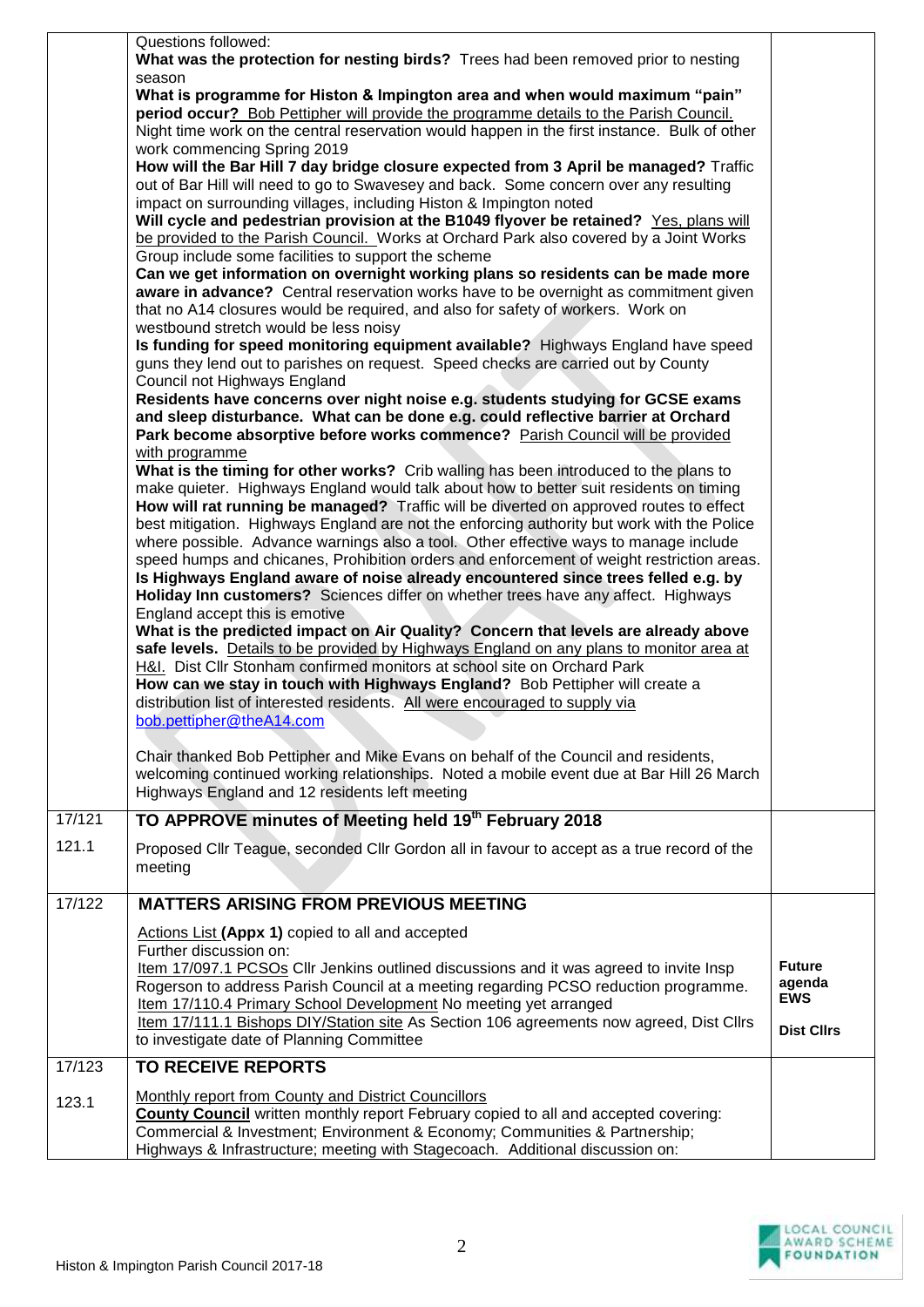|        | Greater Cambs Partnership; A10/A14 improvement timings; Waterbeach Incinerator -<br>noted Public Meetings 20 March in Waterbeach, Cllr Ing agreed to attend.<br>District Council no written report. Cllr Davies reported verbally on SCDC works to clear | <b>BSI</b>      |
|--------|----------------------------------------------------------------------------------------------------------------------------------------------------------------------------------------------------------------------------------------------------------|-----------------|
|        | fallen tree at rear of Tesco, improving brook flow                                                                                                                                                                                                       |                 |
| 123.2  | Clerk's Report (Pg 1 & 2) (Appendix 2) copied to all and accepted. Noted CAPALC<br>advice on "Purdah" period, provided to all                                                                                                                            |                 |
| 123.3  | <b>Chairs Report (Appx 3)</b> Brief report copied to all and accepted. Clirs Butcher and Payne<br>reported on talk provided to the Village Society in February. It was felt other opportunities                                                          |                 |
| 123.4  | to engage with other groups should be followed up<br>Any other Working Group / Task & Finish Group Reports                                                                                                                                               |                 |
|        | Neighbourhood Plan (Appx 3) meeting held 22 February. Cllr Jenkins provided a                                                                                                                                                                            |                 |
|        | summary update. Noted request from local resident on use of Infant School pending any                                                                                                                                                                    |                 |
|        | refits plans, for a pop up cultural centre. He will encourage development of plans and                                                                                                                                                                   | <b>JDJ</b>      |
|        | presentation to Parish Council at future date. Other potential future uses of Infant school                                                                                                                                                              |                 |
|        | reviewed.                                                                                                                                                                                                                                                |                 |
|        | High Street & Beyond Traders meeting held 21 February. Next meeting due 27 March<br>2018. Cllrs Perry and Foster outlined proposals to site various planters along the High                                                                              |                 |
|        | Street area (Appx 4). Environment Committee had agreed for 2 planters to be sited at                                                                                                                                                                     |                 |
|        | School Hill Green and was broadly in support of the request for funding for new planters                                                                                                                                                                 |                 |
|        | funded by the Parish Council plus maintenance costs in the first year. Members of the                                                                                                                                                                    |                 |
|        | Working Party confirmed sympathetic thought given to all aspects of shape and non-                                                                                                                                                                       |                 |
|        | impediment of movement. Detail:                                                                                                                                                                                                                          |                 |
|        | To be made by Cottenham Sawmills                                                                                                                                                                                                                         |                 |
|        | Maintenance by Erica Hunt quarterly, at special discount<br>$\bullet$                                                                                                                                                                                    |                 |
|        | Members to contact concerned resident re sitings<br>Members discussed issue of funding for private sites. Prop Cllr Perry to agree expenditure                                                                                                           |                 |
|        | of up to £1,365 from 2018/19 Budget as set out in report. Prop Cllr Nudds amendment to                                                                                                                                                                   |                 |
|        | exclude spend on private property, sec Cllr Teague, 10 in favour, 5 against, 3 absentions                                                                                                                                                                |                 |
|        | to accept the amended proposal. As amended, proposed Cllr Nudds, sec Cllr Teague, to                                                                                                                                                                     |                 |
|        | accept expenditure of up to £1,265 from the 2018/19 Budget as set out in the report, to                                                                                                                                                                  | <b>LGA 1972</b> |
|        | specifically exclude hanging basket contribution for private property at St Andrew's Centre.                                                                                                                                                             | s144            |
|        | 17 in favour, 1 abstention and AGREED                                                                                                                                                                                                                    |                 |
|        | Members joined in thanking Cllrs Perry and Foster for bringing this scheme forward, and<br>Erica Hunt for her generosity with this undertaking.                                                                                                          |                 |
|        | Primary School Development Cllr Stonham to meet Keir representatives and County                                                                                                                                                                          | <b>EWS</b>      |
|        | officers, then call meeting. Cty Cllr Jenkins asked to be kept in touch.                                                                                                                                                                                 |                 |
|        | Public Art Working Party Public Artist due to be appointed by 23 March 2018                                                                                                                                                                              |                 |
|        | Health & Wellbeing meeting held 1 March 2018. Noted provided to all and accepted. Neil                                                                                                                                                                   |                 |
|        | Davies of HICOM answered questions on role of the new Mental Health Worker                                                                                                                                                                               |                 |
|        | Kings Meadow Working Party due to meet 3 April. 2 resident members had resigned,<br>leaving 3 on the working party. Cllr Payne and Clerk due to meet City Council 22 March re                                                                            |                 |
|        | The Meadows Centre. Cllr Nudds left the meeting                                                                                                                                                                                                          | <b>DWP</b>      |
| 123.5  | <b>Any Committee Chair Reports</b>                                                                                                                                                                                                                       |                 |
|        | Highways Committee next meeting due 20 March 2018, to be preceded by a workshop on                                                                                                                                                                       |                 |
|        | the B1049 crossing proposals. Cllr Legge observed date again fell after Full Council night.                                                                                                                                                              |                 |
|        | <b>Employment Committee</b> next meeting due 5 April 2018                                                                                                                                                                                                |                 |
|        | Recreation Committee next meeting due 26 March 2018                                                                                                                                                                                                      |                 |
| 17/124 | TO ACCEPT COMMITTEE REPORTS note actions and agree                                                                                                                                                                                                       |                 |
| 124.1  | Planning Committee draft minutes 6 March provided to all and accepted. Next meetings                                                                                                                                                                     |                 |
|        | due 27 March, 17 April, 1 May 2018.                                                                                                                                                                                                                      |                 |
| 124.2  | <b>Community Park Sub Committee</b> (Recreation) draft minutes 5 March provided to all and                                                                                                                                                               |                 |
|        | accepted. Informal meetings continue                                                                                                                                                                                                                     |                 |
| 124.3  | <b>Environment Committee</b> draft minutes 13 March provided to all. Next meeting due 29                                                                                                                                                                 |                 |
|        | May. Second workshop held 8 March. Members commented on good improvements to                                                                                                                                                                             |                 |
|        | bus shelter on School Hill                                                                                                                                                                                                                               |                 |
| 17/125 | TO RECEIVE FINANCE & ADMINISTRATION REPORT (Appx 2)                                                                                                                                                                                                      |                 |
| 125.1  | Finance, Legal and Administration Committee - next meeting due 9 April                                                                                                                                                                                   |                 |
| 125.2  | Delegated payment of accounts noted                                                                                                                                                                                                                      |                 |
|        |                                                                                                                                                                                                                                                          |                 |